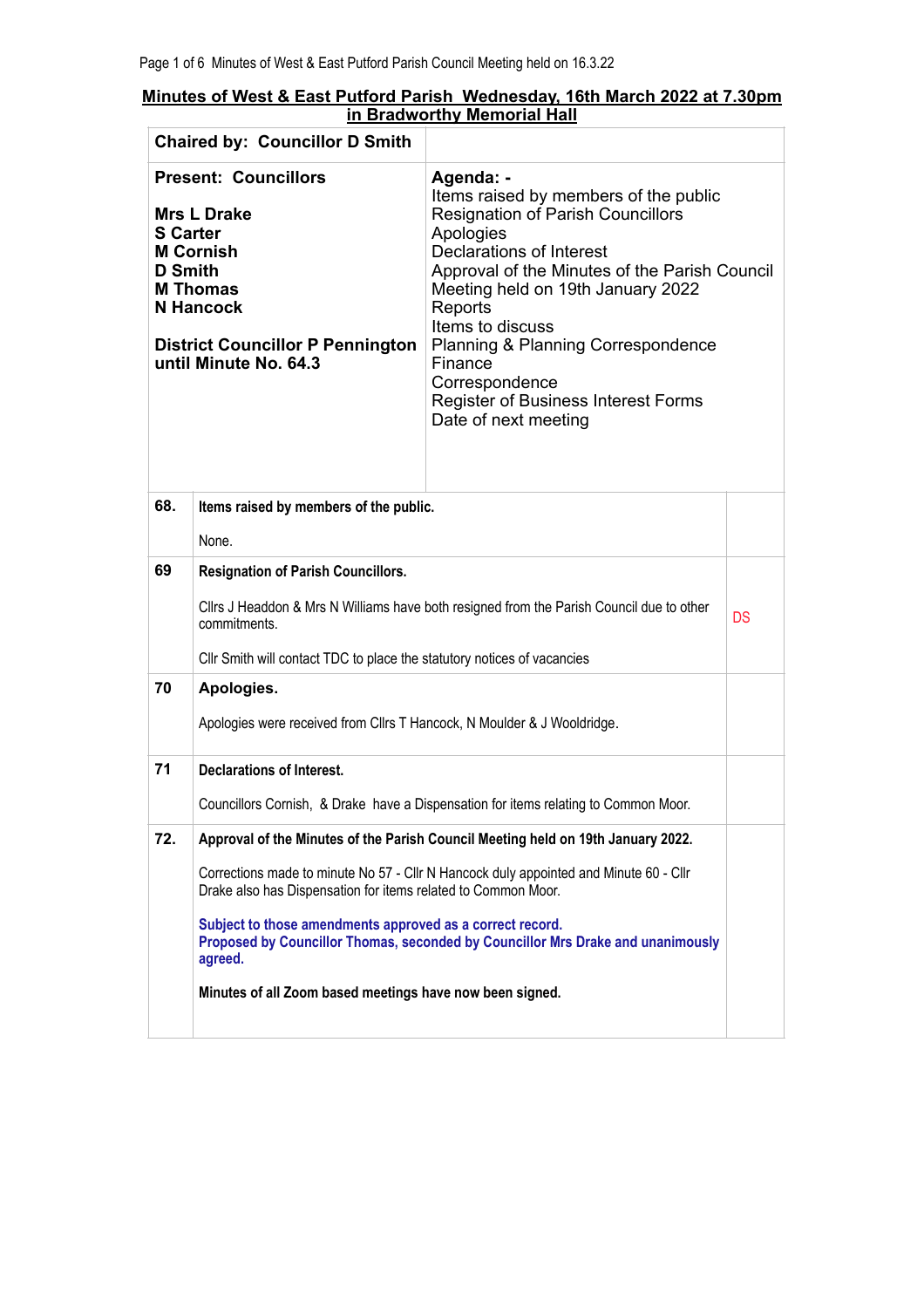| 73. | <b>Reports:</b>                                                                                                                                                                                                                                                                                                                                                                                                                                                                                        |           |
|-----|--------------------------------------------------------------------------------------------------------------------------------------------------------------------------------------------------------------------------------------------------------------------------------------------------------------------------------------------------------------------------------------------------------------------------------------------------------------------------------------------------------|-----------|
|     | 73.1 Police. The Rural Policing Update for the period 1/1/22 - 28/2/22 had been circulated.                                                                                                                                                                                                                                                                                                                                                                                                            |           |
|     | 73.2 County Councillor J Morrish. No Report received.                                                                                                                                                                                                                                                                                                                                                                                                                                                  |           |
|     | Cllr Smith to ask for written report and circulate                                                                                                                                                                                                                                                                                                                                                                                                                                                     | <b>DS</b> |
|     | 73.3 District Councillor P Pennington.<br>CIIr Pennington drew the Council's attention to an article in North Devon Journal concerning<br>recycled rubbish escaping from bins and bin lorries in other areas in North Devon. The<br>Council advised Cllr Pennington that the problem was still happening and was being<br>primarily caused by the flaps on the lorries not being shut when the lorries were travelling<br>between groups of properties. Cllr Carter had further photographic evidence. |           |
|     | CIIr Pennington agreed to approach the Operations Manager at TDC Waste & Recycling<br>Dept                                                                                                                                                                                                                                                                                                                                                                                                             | <b>PP</b> |
|     | CIIr Pennington confirmed that the swimming pools in Northam, Torrington & Holsworthy had<br>now been brought back under Council Control and that a separate Management Board was<br>being created to manage them. The Council expected to incur additional costs of £250k and<br>this may lead to some closures. Current opening times may also be affected by Covid<br>outbreaks.                                                                                                                    |           |
|     | TDC has recently agreed a Council Tax increase of 2.9% which is the maximum allowed<br>without requiring a referendum.                                                                                                                                                                                                                                                                                                                                                                                 |           |
|     | The Chair confirmed that the C had not received any contact from TDC Planning regarding<br>the PC's concerns regarding the planning process. Cllr Pennington advised that the Area<br>Advisory Groups were being re-started and these will include items on planning policy as a<br>number of Parish Councils had raised similar concerns.                                                                                                                                                             |           |
|     | 73.4 Common Moor. Councillor Thomas                                                                                                                                                                                                                                                                                                                                                                                                                                                                    |           |
|     | Report from Thomas Rattray, Director at Kivells, had been circulated to Councillors.                                                                                                                                                                                                                                                                                                                                                                                                                   |           |
|     | Following our representations to Kivells, Mr Rattray has now taken over responsibility as our<br>contact and the report now contained the information required.                                                                                                                                                                                                                                                                                                                                        |           |
|     | In addition to the items in the report CIIr Thomas confirmed that the scheduled swaling had<br>now completed and all agreed that the swaling was making a significant improvement to the<br>state of the moor.                                                                                                                                                                                                                                                                                         |           |
|     | Cllr Thomas had been approached by a person who wished to collect the chippings left in<br>the recent scrub clearance. Clirs felt that in their current state the chipping would take some<br>time to rot down and whilst will be used commercially but in future they would be removed at<br>the same time as the scrub clearance.                                                                                                                                                                    |           |
|     | Proposed by Councillor Thomas, seconded by Councillor Mrs Drake and unanimously<br>agreed.                                                                                                                                                                                                                                                                                                                                                                                                             |           |
|     | 73.5 State of the roads / Roadmap update.                                                                                                                                                                                                                                                                                                                                                                                                                                                              |           |
|     | Cllr Carter has liaised with Kieran Stanbury in DCC Highways Dept. DCC has funding<br>available for Regulatory Signs, some funding for directional signs (to get to main routes)<br>and limited funding for repairing finger posts.                                                                                                                                                                                                                                                                    |           |
|     | CIIr Carter will review the list prepared by CIIr Williams and categorise our signposts in line<br>with these classifications so that the council can prioritise its requirement                                                                                                                                                                                                                                                                                                                       | SC        |
|     |                                                                                                                                                                                                                                                                                                                                                                                                                                                                                                        |           |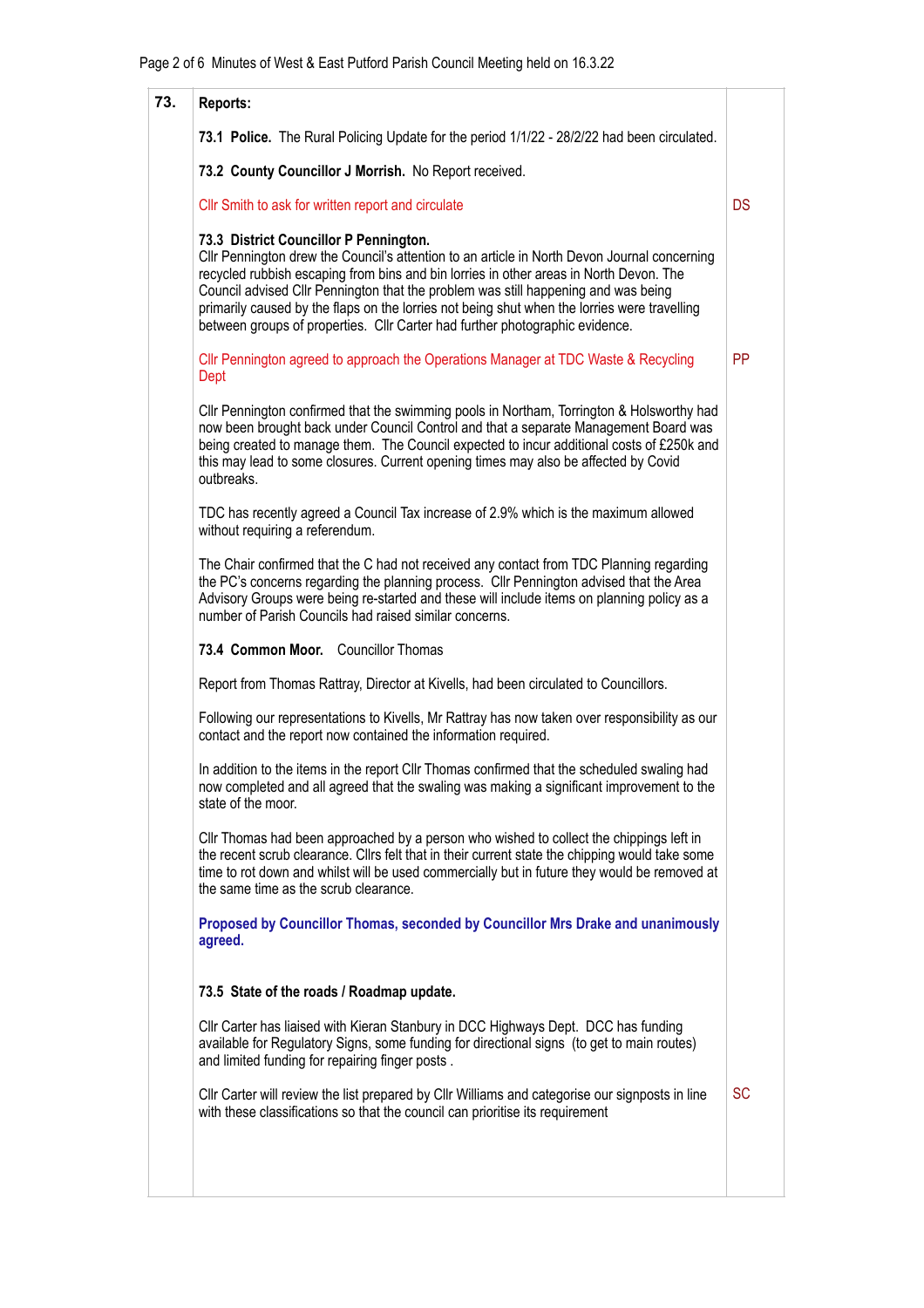| 74. | <b>Items to Discuss.</b>                                                                                                                                                                                                                                                                                                              |           |
|-----|---------------------------------------------------------------------------------------------------------------------------------------------------------------------------------------------------------------------------------------------------------------------------------------------------------------------------------------|-----------|
|     | 74.1 Devon Air Ambulance Night Landing Site. Carried forward due to absence of Cllr<br>Moulder.                                                                                                                                                                                                                                       |           |
|     | 74.2 Recruitment of Parish Clerk - Cllr Smith confirmed that an adverts had been placed in<br>the Holsworthy Post and via DALC. In addition he had contacted parish clerks in several<br>other local councils to enquire whether they would be interested in taking on additional<br>responsibilities but none were willing to do so. |           |
|     | Cllr Smith advised that he could not continue to undertake both roles (Chair & Parish Clerk)<br>as this was proving to be quite difficult and was against local authority guidelines. The next<br>few months were going to be very busy with end of year reporting and audit requirements.                                            |           |
|     | CIIr Smith advised that he was willing to take on the role of parish clerk but this would mean<br>relinquishing his position on the Parish Council. Cllrs reluctantly felt this was a possible<br>solution on a temporary basis. Cllrs Drake & Carter offered to take on the roles of Chair &<br>Vice Chair respectively.             |           |
|     | Proposed by Cllr Carter and seconded by Cllr Mrs Drake and unanimously agreed.                                                                                                                                                                                                                                                        |           |
|     | 74.3. Fly Tipping at Common. Moor Cross - Cllr Thomas advised that he had received a<br>response from Natural England (NE) that "they would not object to a proposal if it does not<br>damage the interest feature of the SSSI and so works that would prevent littering would be<br>encouraged".                                     |           |
|     | Clirs agreed that the project would require input from a specialised landscape architect and<br>that Devon Wildlife Trust, DCC and the Environment Agency should be contacted to request<br>assistance and or recommendations for a suitable person/firm who could undertake this<br>task.                                            | МT        |
|     | Proposed by Cllr Thomas, seconded by Cllr Carter and unanimously agreed.                                                                                                                                                                                                                                                              |           |
|     | 74.4 Parish Council Notice Boards - Cllr Smith advised that the notice board at Colscott<br>was in a very poor state of repair. Cllr Carter will enquire whether the resident intending to<br>repair this is still planning to do so.                                                                                                 | <b>SC</b> |
|     |                                                                                                                                                                                                                                                                                                                                       |           |
|     |                                                                                                                                                                                                                                                                                                                                       |           |
|     |                                                                                                                                                                                                                                                                                                                                       |           |
|     |                                                                                                                                                                                                                                                                                                                                       |           |
|     |                                                                                                                                                                                                                                                                                                                                       |           |
|     |                                                                                                                                                                                                                                                                                                                                       |           |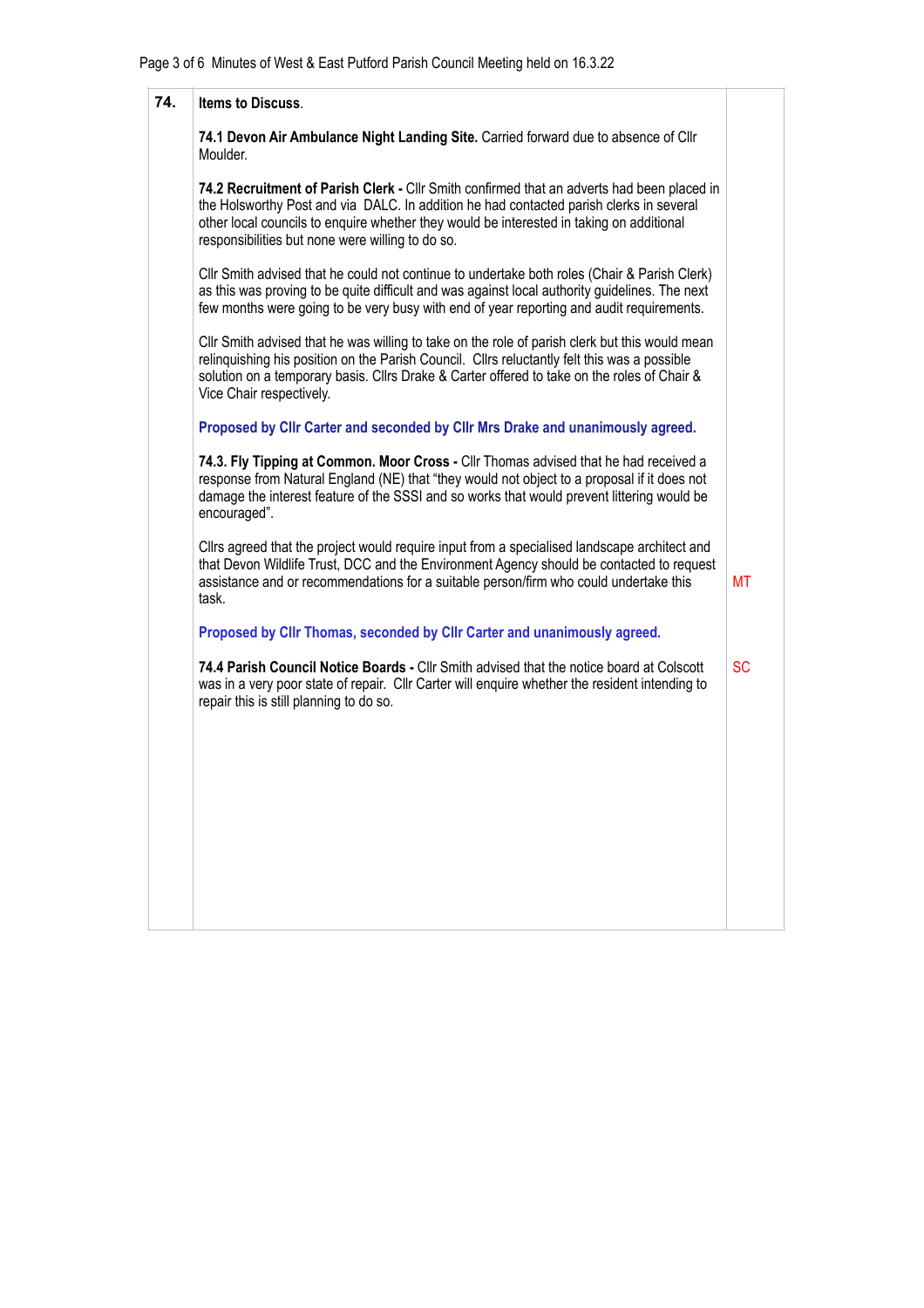| 75 | <b>Planning and Planning Correspondence.</b>                                                                                                                                                                                                                                                             |  |
|----|----------------------------------------------------------------------------------------------------------------------------------------------------------------------------------------------------------------------------------------------------------------------------------------------------------|--|
|    | 75.1 Renovations and modifications to 3 existing window frames - Putford Methodist<br>Chapel Ref No 1/0077/2022/LBC.                                                                                                                                                                                     |  |
|    | Application approved by TDC.                                                                                                                                                                                                                                                                             |  |
|    | 75.2 Solar park and ancillary development (on 14.6 hectares of land) (Variation of<br>condition 2 of planning permission 1/1177/2015/FULM & 1/0274/2020/NMAT)<br><b>Land At Bulkworthy Devon.</b>                                                                                                        |  |
|    | Initially, there was confusion around which condition 2 was being varied by this request but it<br>was confirmed and agreed that the relates to the layout of the proposed panels and doers<br>not seek to amend the requirement to return the land to its original state at the end of the<br>contract. |  |
|    | Clirs Carter proposed that the PC response should be that the council agrees to the request<br>but that all other conditions eating to the application must not be affected.                                                                                                                             |  |
|    | Proposed by Cllr Carter, seconded by Cllr Thomas and unanimously agreed                                                                                                                                                                                                                                  |  |
|    | 75.3 Siting of a holiday rental shepherds hut Land At Grid Reference 237010 118388<br>Powlers Piece Putford Devon Ref. No: 1/0186/2022/FUL                                                                                                                                                               |  |
|    | Application withdrawn.                                                                                                                                                                                                                                                                                   |  |
|    | 75.4 Planning Application 1/1023/2020/AGMB Demolition of agricultural building and<br>erection of 3no. dwellinghouses with associated works in lieu of Class Q permission.<br>Building at High Chollaton, West Putford Devon,                                                                            |  |
|    | Awaiting Decision.                                                                                                                                                                                                                                                                                       |  |
|    |                                                                                                                                                                                                                                                                                                          |  |
|    |                                                                                                                                                                                                                                                                                                          |  |
|    |                                                                                                                                                                                                                                                                                                          |  |
|    |                                                                                                                                                                                                                                                                                                          |  |
|    |                                                                                                                                                                                                                                                                                                          |  |
|    |                                                                                                                                                                                                                                                                                                          |  |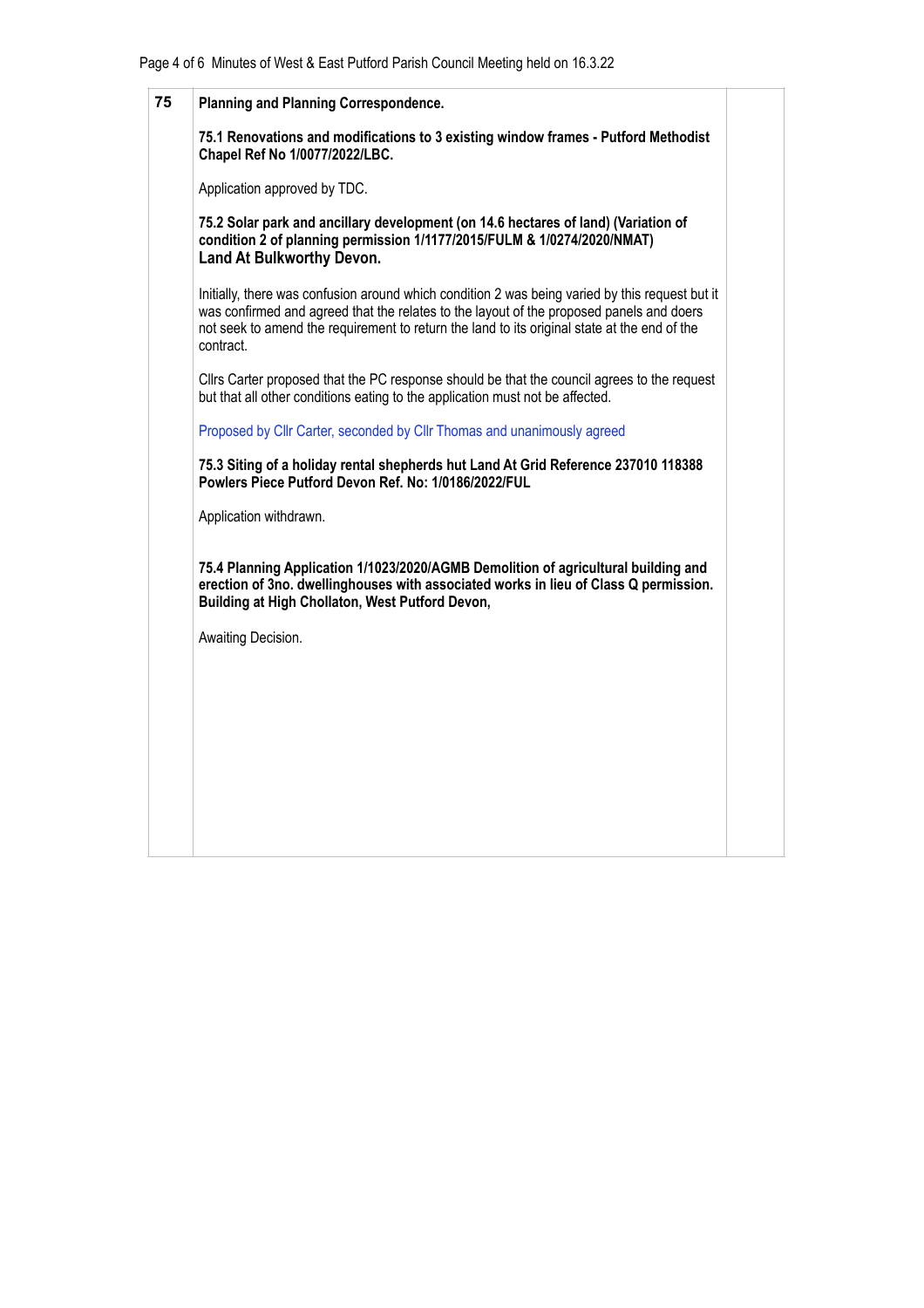| 76. | Finance.                                                                                                                                                                                                                                                                                                                                                                                                                                                                                                                                                                                                               |           |  |
|-----|------------------------------------------------------------------------------------------------------------------------------------------------------------------------------------------------------------------------------------------------------------------------------------------------------------------------------------------------------------------------------------------------------------------------------------------------------------------------------------------------------------------------------------------------------------------------------------------------------------------------|-----------|--|
|     | 76.1 Balances. Lloyds Bank Treasurers Account estimated balance as at 15.3.22:<br>£35949.47Cr.                                                                                                                                                                                                                                                                                                                                                                                                                                                                                                                         |           |  |
|     | This includes a payment of £15103.03 from Rural Payments agency in respect of Common Moor and<br>a payment from HMRC of £3017.39 in respect of reclaimed VAT.                                                                                                                                                                                                                                                                                                                                                                                                                                                          |           |  |
|     | 65.3 The following payments were approved and authorised:<br>Proposed by Councillor Mrs Drake, seconded by Councillor Carter and unanimously<br>agreed.                                                                                                                                                                                                                                                                                                                                                                                                                                                                |           |  |
|     | ICO<br>£35.00                                                                                                                                                                                                                                                                                                                                                                                                                                                                                                                                                                                                          |           |  |
|     | <b>Rural Services re Common Moor Scrub Clearance</b><br>£6453.60                                                                                                                                                                                                                                                                                                                                                                                                                                                                                                                                                       |           |  |
|     | Cllr Smith - Tindle Newspapers re Holsworthy News Advert<br>£72.00                                                                                                                                                                                                                                                                                                                                                                                                                                                                                                                                                     |           |  |
|     | 76.2 Bank Account. The new bank mandate submitted in January was rejected by Lloyds<br>Bank as it had not been authorised by existing signatories in their records. A new mandate<br>was competed and signed by former Cllr D Pomeroy and Cllr Mrs Drake. This was<br>submitted to Lloyds on 2nd March 2022 but has still not been processed by them. Cllr Smith<br>has raised a formal complaint with Lloyds regarding this situation. The new mandate has<br>the following authorised signatories :-                                                                                                                 |           |  |
|     | Any two from                                                                                                                                                                                                                                                                                                                                                                                                                                                                                                                                                                                                           |           |  |
|     | David Smith<br>Lorraine Drake<br><b>Steve Carter</b><br>Myles Thomas                                                                                                                                                                                                                                                                                                                                                                                                                                                                                                                                                   |           |  |
|     | 76.3 Queens Silver Jubilee Celebrations. Cllr Carter informed the PC that the Friends of<br>Putford Church were proposing a celebration be held on 4th June and associated activities<br>including wildflower planting on local verges. The council were being asked if they could<br>support these activities and have agreed to allocate funds in he region of £500 if required.                                                                                                                                                                                                                                     |           |  |
|     | Proposed by Cllr Thomas, seconded by Cllr Cornish and unanimously agreed.                                                                                                                                                                                                                                                                                                                                                                                                                                                                                                                                              |           |  |
| 77. | Correspondence.<br>77.1 E-mail from Torridge District Council regarding a possible contribution towards<br>"Combined Parks, Sports and Recreation Grounds of £8,730.04 plus maintenance of<br>£1490.91 could be allocated within the parish".<br>Councillors agreed that, if possible, these funds should be allocated to the proposed<br>improvements to the area behind the lay-by at Common Moor Cross and to support both the<br>Skittles and Football teams within the parish.<br>Cllr Smith to advise TDC accordingly.<br>77.2 E-mail from Julie Snook re Annual Return & Audit. Mrs Snook writes to advise that | <b>DS</b> |  |
|     | the timetable for the end of year reporting and Annual Audit will be published shortly and<br>confirmed that she was willing to undertake this work.                                                                                                                                                                                                                                                                                                                                                                                                                                                                   |           |  |